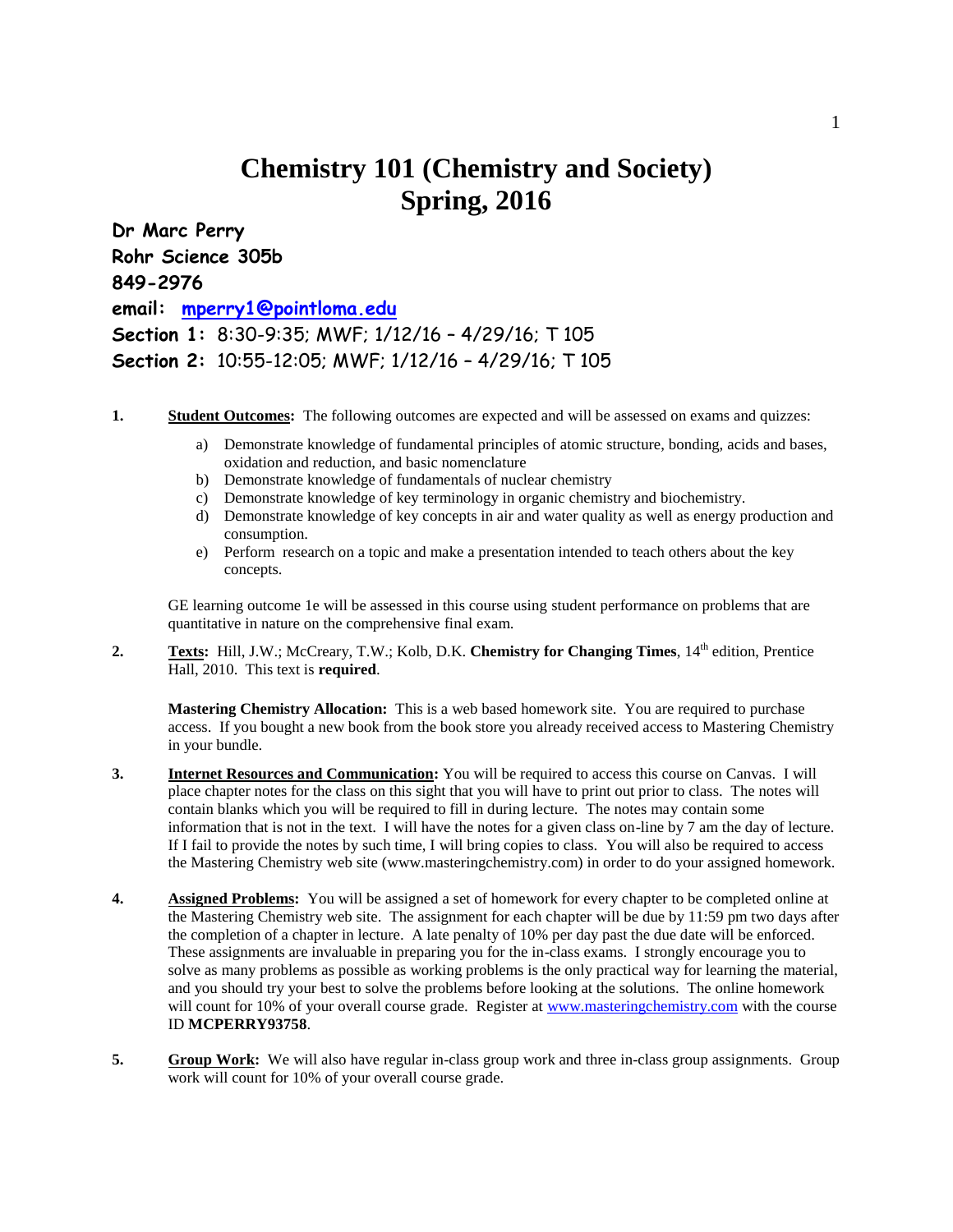**6. Office Hours:** I will make every effort to be available in my office during the times I've indicated below for office hours. You are welcome to schedule an appointment or take your chances and drop by, especially if you find these times inconvenient.

> **Office Hours** Monday: 2:45 – 4 Wednesday: 1:30 -2:45 Thursday: 2-3

- **7. Help Sessions:** I will do my best to schedule some class time prior to each exam for me to answer any questions that you might have.
- **8. Quizzes:** There will be three quizzes worth 20 points each given over the course of the semester. These quizzes can take on different forms, which may include but are not limited to the following: take home, inclass, in-class open book, or in-class group work. These quizzes will count for 5% of your overall course grade.

## **9. Examinations:**

a) **Major Exams**: Exams will cover material in the text and the lecture material as well as any other assigned material. There will be 3 major exams worth 100 points each. These will count for 45% of your overall course grade. There will be no exam scores dropped. **If you are caught cheating, I reserve the right to assign you a zero on that quiz or exam, and you could be subject to further action as stated in university policy. Makeup examinations will be given only for excused absences provided the appropriate documentation is provided.** You should make sure to contact me before your scheduled exam time. My phone (849-2976) has a 24-hour message service so you may leave a message (always leave a phone number where you may be reached). If you are unable to call me then have your roommate, parents, etc. make the contact for you. If you find that there are errors in the grading of your exam, you should come by my office as soon as possible.

b) **Final Exam**: A mandatory, 150 point final exam will be given at the time dictated by the University schedule. The final will consist of one portion over material covered in class since exam 3 and one portion that will be comprehensive over the rest of the course. The final will count for 20% of your overall course grade.

c) **Exam Schedule**: A tentative, but reasonably accurate, schedule for the 4 hour exams and final exam is given below. Changes in exam dates will be announced at least two days in advance. If you miss class and do not find out about the changes, that is your problem and it is not a valid reason for requesting a make-up exam. The date for the final exam is firm as set by University policy.

| February 11 (Wednesday)      |
|------------------------------|
| March 18 (Wednesday)         |
| April 10 (Friday)            |
| May 6 (Wednesday 7:30-10 am) |
| May 8 (Friday 10:30-1 pm)    |
|                              |

**10. Course Grade:** Your overall course grade will be based on your performance in both the lecture and laboratory. The weighting of each course activity is shown below.

| 45% (15% each) |
|----------------|
|                |
|                |
|                |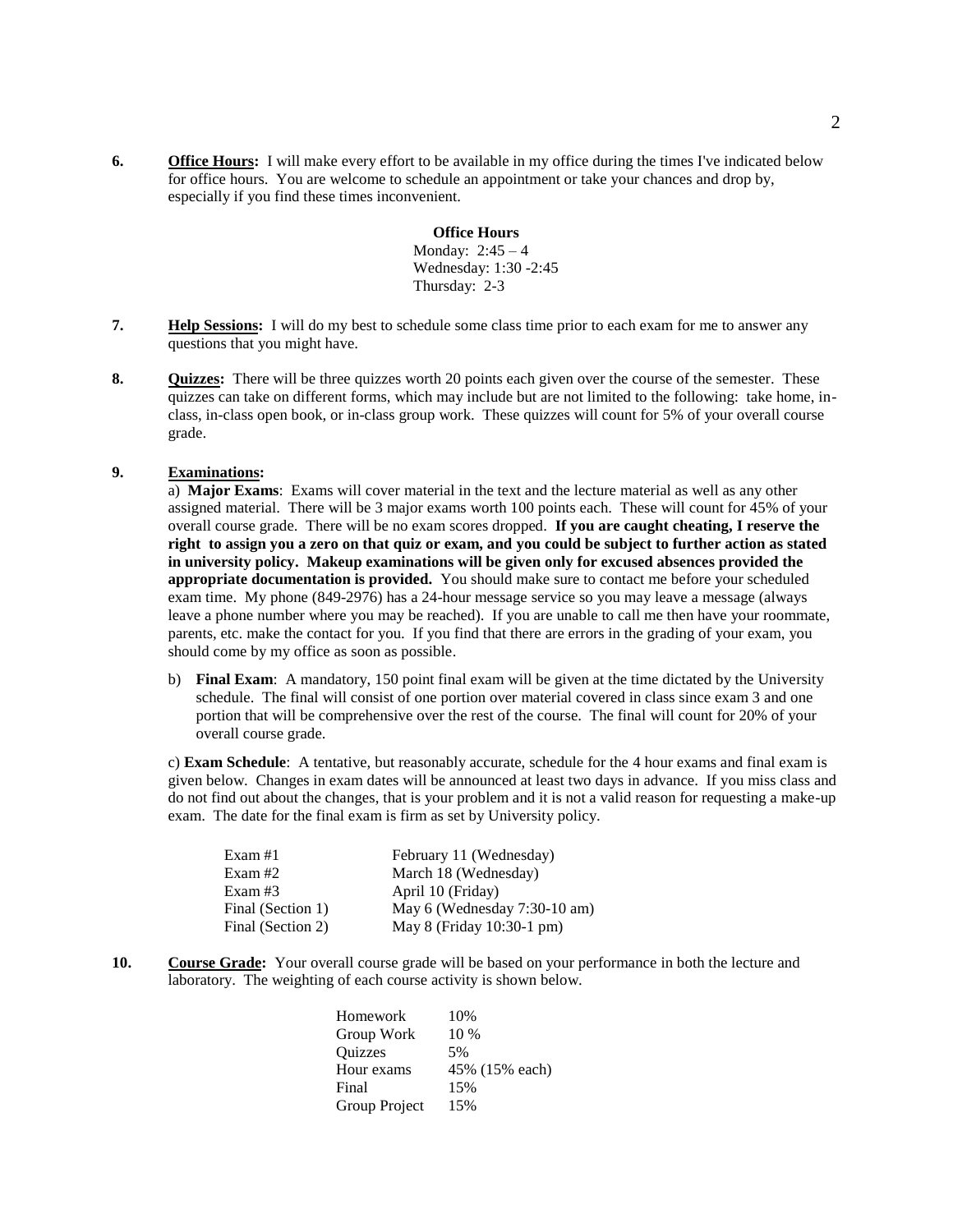Letter grades will be assigned at the end of the course based on your percentage of total possible points, according to the following APPROXIMATE scale:

| A             | $90 - 100\%$ |
|---------------|--------------|
| B             | $80 - 90\%$  |
| $\mathcal{C}$ | $70 - 80%$   |
| D             | $60 - 70\%$  |
| NC/F          | $< 60\%$     |

(+) and (–) grades will be assigned within each bracket. (There is no A+ grade.)

**11. Course Syllabus:** Listed below is a syllabus with approximate lecture coverage and approximate examination points indicated.

| Date     | Chapter                 | Content                    | Approximate % |
|----------|-------------------------|----------------------------|---------------|
|          |                         |                            | of Lecture    |
| $1 - 12$ |                         | Introduction               | 100           |
| $1 - 13$ | 1                       | Chemistry                  | 100           |
| $1 - 15$ | $\mathbf{1}$            | Chemistry                  | 100           |
| $1 - 20$ | 1                       | Chemistry                  | 100           |
| $1 - 22$ | $\overline{\mathbf{c}}$ | Atoms                      | 100           |
| $1 - 25$ | $\overline{c}$          | Atoms                      | 100           |
| $1 - 27$ | 3                       | Atomic Structure           | 100           |
| $1 - 29$ | 3                       | Atomic Structure           | 100           |
| $2 - 1$  | $\overline{4}$          | <b>Chemical Bonds</b>      | 100           |
| $2 - 3$  | $\overline{4}$          | <b>Chemical Bonds</b>      | 100           |
| $2 - 5$  | $\overline{4}$          | <b>Chemical Bonds</b>      | 100           |
| $2 - 8$  |                         | Review/Activity #1         | 100           |
| $2 - 10$ |                         | <b>EXAM #1 (Chpt. 1-4)</b> |               |
| $2 - 12$ | 5                       | <b>Chemical Accounting</b> | 100           |
| $2 - 15$ | 5                       | <b>Chemical Accounting</b> | 50            |
|          | 6                       | Gases. Liquids. Solids     | 50            |
| $2 - 17$ | 6                       | Gases. Liquids. Solids     | 100           |
| $2-19$   | 6                       | Gases. Liquids. Solids     | 50            |
|          | 7                       | <b>Acids and Bases</b>     | 50            |
| $2 - 22$ | $\overline{7}$          | <b>Acids and Bases</b>     | 100           |
| $2 - 24$ | $\overline{7}$          | Acids and Bases            | 100           |
| $2 - 26$ | 8                       | Oxidation and Reduction    | 100           |
| $2 - 29$ | 8                       | Oxidation and Reduction    | 100           |
| $3 - 2$  |                         | Review/Activity #2         | 100           |
| $3 - 4$  |                         | <b>EXAM #2 (Chpt. 5-8)</b> |               |
| $3 - 14$ | 9                       | Organic                    | 100           |
| $3-16$   | 9                       | Organic                    | 100           |
| $3 - 18$ | 9                       | Organic                    | 100           |
| $3 - 21$ | 11                      | Nuclear Chemistry          | 100           |
| $3 - 23$ | 11                      | Nuclear Chemistry          | 100           |